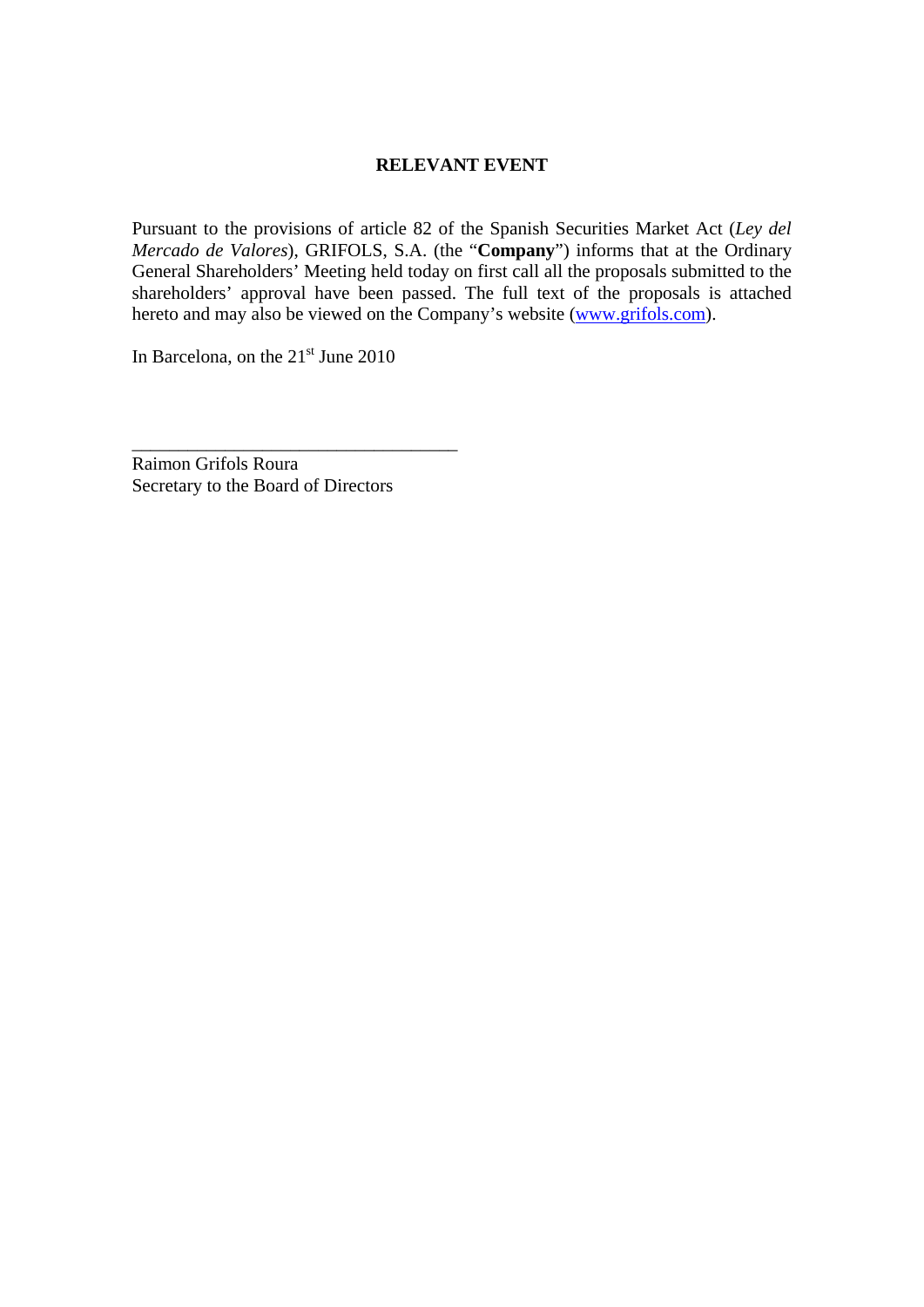#### **GRIFOLS, S.A.**

## **PROPOSALS SUBMITTED FOR THE APPROVAL OF THE GENERAL SHAREHOLDERS MEETING (21 / 22 June 2010)**

## **First: Review and approval, as the case may be, of the individual annual accounts and management report as well as the proposal of allocation of results relating to fiscal year ended December 31, 2009**

To approve the Company's individual annual accounts composed of the individual balance sheet, profit and loss account, net equity variations statement, cash flow statement and the annual report, as well as the management report, relating to fiscal year ended December 31, 2009, which show a profit of EUR 73,398,708.55.

The Company's individual annual accounts, which correspond to the audited accounts and will be deposited with the Commercial Registry, have been signed by all the members of the Board of Directors.

In agreement with the annual accounts submitted, to approve the following profits' allocation:

| - Legal reserve     | 2,649,028.52 EUR  |  |
|---------------------|-------------------|--|
| - Voluntary reserve | 11,560,880.03 EUR |  |
| - Dividends         | 59,188,800.00 EUR |  |
| <i>TOTAL</i>        | 73,398,708.55 EUR |  |

On 18 December 2009 the amount of EUR 31,959,735.00 was distributed among the shareholders from dividends as a dividend against 2009 profits, pursuant to a resolution of the Board of Directors dated 11 December 2009. Therefore, the amount pending distribution as dividends comes to EUR 27,229,065.00, which will be paid by the Banco Bilbao Vizcaya Argentaria, S.A. as from 1 July 2010.

### **Second: Review and approval, as the case may be, of the consolidated annual accounts and management report relating to fiscal year ended December 31, 2009**

To approve the consolidated annual accounts of the Group, composed of the consolidated balance sheet, profit and loss account, net equity variations statement, cash flow statement and annual report, as well as the management report of the Group, relating to fiscal year ended December 31, 2009.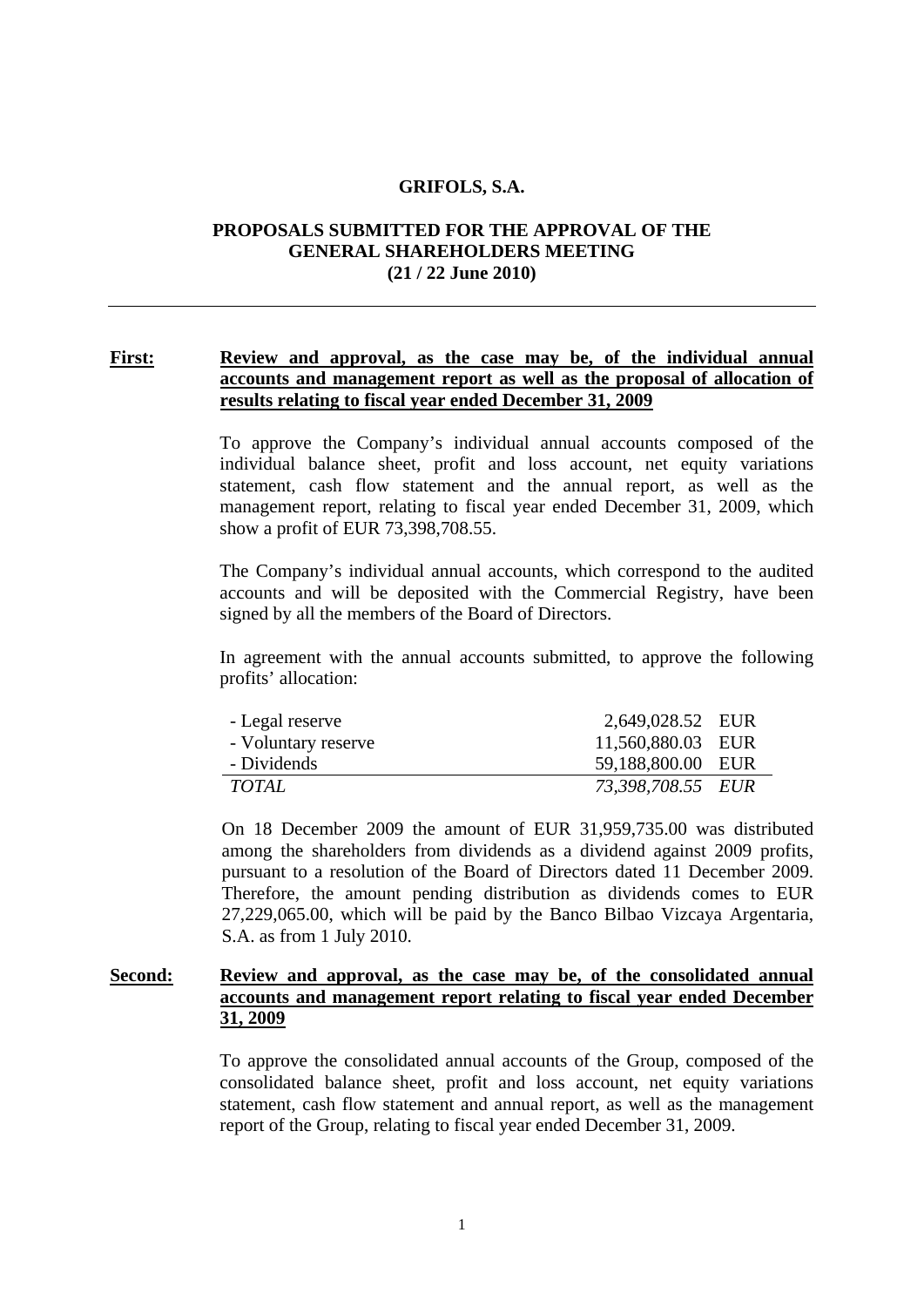The consolidated annual accounts, which correspond to the audited accounts and will be deposited with the Commercial Registry, have been signed by all the members of the Board of Directors.

### **Third: Review and approval, as the case may be, of the performance of the Board of Directors throughout fiscal year ended December 31, 2009**

To approve the management by the Board of Directors, at both Company and Group level, throughout fiscal year ended December 31, 2009.

#### **Fourth: Re-election of auditors for the individual annual accounts**

To re-elect KPMG Auditores, S.L., registered in the Official Registry of Auditors (*Registro Oficial de Auditores de Cuentas del Instituto de Contabilidad y Auditoría de Cuentas*) under number S0702, with registered office in Madrid, Paseo de la Castellana, nº 95, registered at the Commercial Registry of Madrid, under Volume 11,961, Sheet M-188,007 and provided with Tax Identification Card number B-78510153, as auditors of the individual annual accounts of the Company for the term of one year starting January 1, 2010. Such appointment will therefore comprise the audit of the annual accounts for fiscal year ended December 31, 2010.

#### **Fifth: Re-election of auditors for the consolidated annual accounts**

To re-elect KPMG Auditores, S.L., registered in the Official Registry of Auditors (*Registro Oficial de Auditores de Cuentas del Instituto de Contabilidad y Auditoría de Cuentas*) under number S0702, with registered office in Madrid, Paseo de la Castellana, nº 95, registered at the Commercial Registry of Madrid, under Volume 11,961, Sheet M-188,007 and provided with Tax Identification Card number B-78510153, as auditors of the consolidated annual accounts of the Company for the term of one year starting January 1, 2010. Such appointment will therefore comprise the audit of the annual accounts for fiscal year ended December 31, 2010.

#### **Sixth: Re-election of Board Members**

#### A) Re-election of Mr. Tomás Dagá Gelabert

To re-elect Mr. Tomás Dagá Gelabert, whose personal data are recorded in the Commercial Registry, as director of the Company for the term of five (5) years.

Mr. Dagá will continue to be regarded as belonging to the category of "other external directors".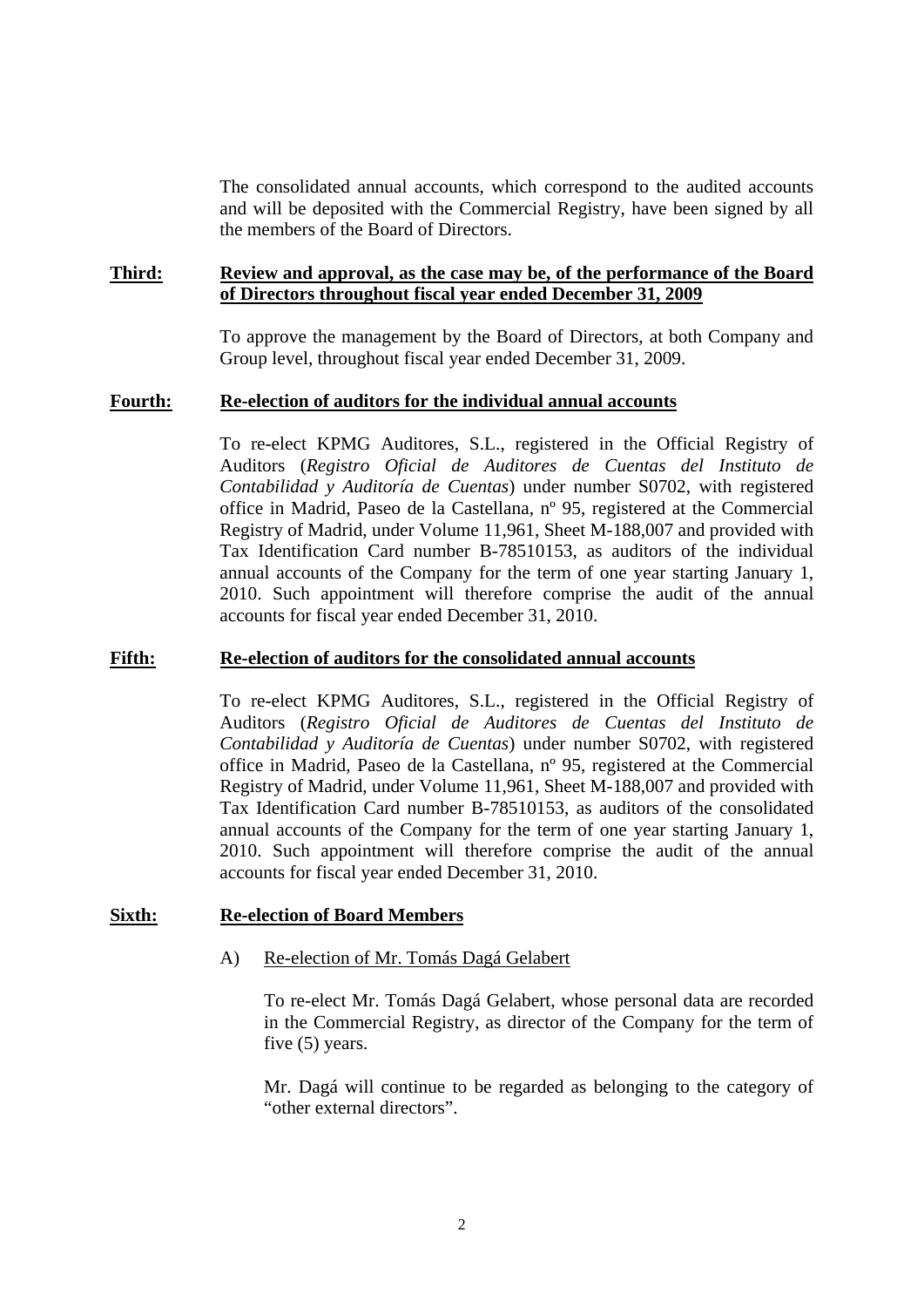### B) Re-election of Mr. Edgar Dalzell Jannotta

To re-elect Mr. Edgar Dalzell Jannotta, whose personal data are recorded in the Commercial Registry, as director of the Company for the term of five (5) years.

Mr. Janotta will continue to be regarded as an "independent" director.

## C) Re-election of Ms. Anna Veiga Lluch

To re-elect Ms. Anna Veiga Lluch, whose personal data are recorded in the Commercial Registry, as director of the Company for the term of five (5) years.

Ms. Veiga will continue to be regarded as an "independent" director.

### **Seventh: Approval of Board Members' remuneration**

To approve the payment of a total gross amount of EUR 60,000 for the fiscal year 2010 as remuneration to each of the members of the Board of Directors acting as independent director (on the date hereof, the Company has three independent directors).

## **Eighth: Authorisation for the derivative acquisition of treasury stock, revoking and invalidating the preceding authorisation agreed by the General Meeting on May 15, 2009**

To authorise the Board of Directors of the Company to acquire the treasury shares or subscription rights by sale, exchange, allotment of shares or any other procedure established by law, whether directly or through its subsidiaries, within the limits and subject to the requirements set forth below:

- (i) That the nominal value of the shares acquired, including those already held by the Company or its subsidiaries, does at no time exceed 10% of the share capital of the Company.
- (ii) That as a consequence of the acquisition of the treasury shares, including the shares that the Company or any person acting in his own name but on behalf of the Company had previously acquired, the Company's equity is not lower than the share capital plus the restricted reserves required by law or the Company's by-laws.
- (iii) That the shares acquired are fully paid-in.
- (iv) That the maximum acquisition price shall be the price listed on the stock market on the day the purchase takes place or, if applicable, the